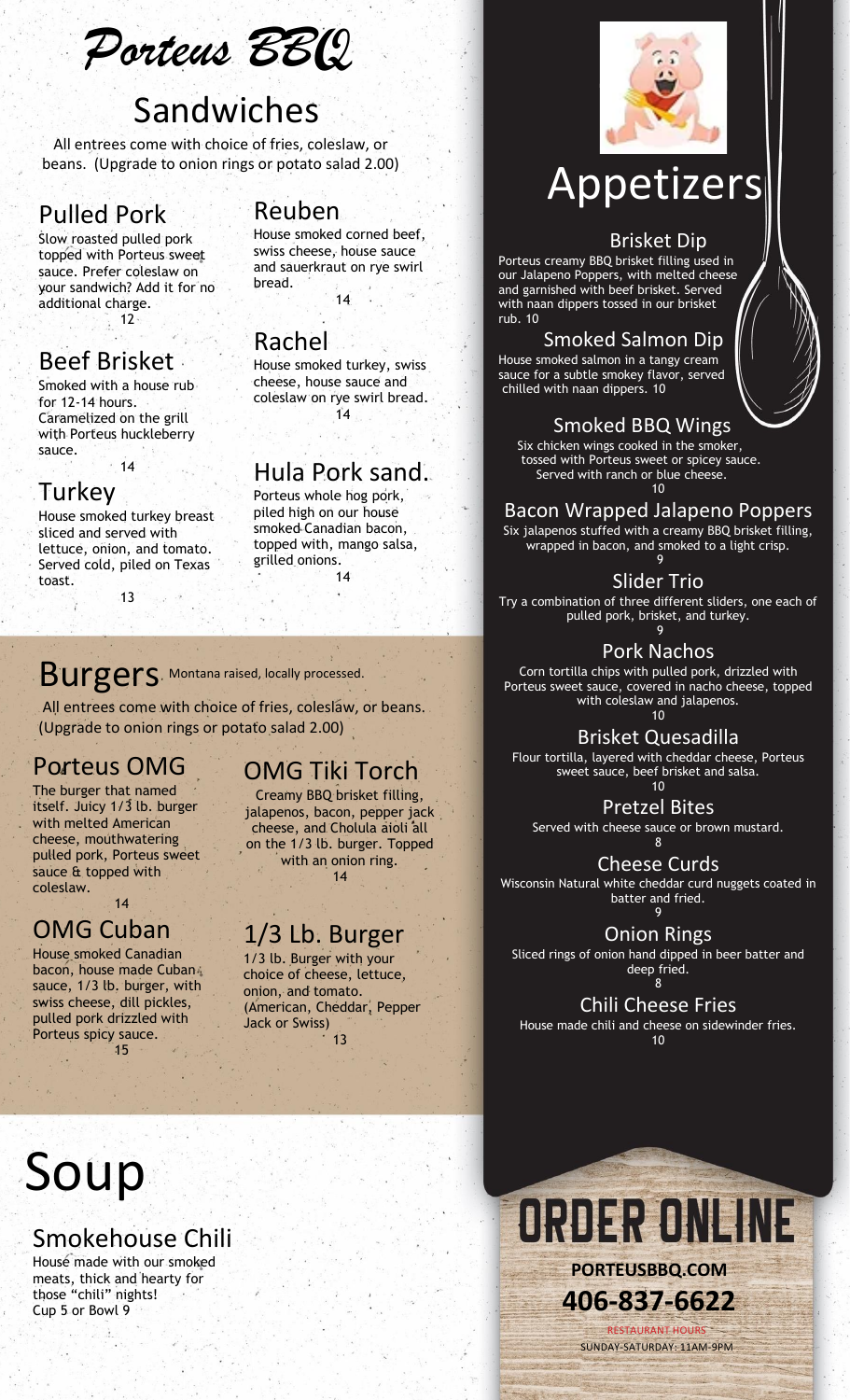*Porteus BB***Q**

# Appetizers

#### Brisket Dip

Porteus creamy BBQ brisket filling used in our Jalapeno Poppers, with melted cheese and garnished with beef brisket. Served with naan dippers tossed in our  $\Lambda$ brisket rub. 10

#### Smoked BBQ Wings

Six chicken wings cooked in the smoker, tossed with Porteus sweet or spicy sauce. Served with ranch or blue cheese. 10

#### Bacon Wrapped

Jalapeno Poppers Six jalapenos stuffed with a creamy BBQ brisket filling, wrapped in bacon, and smoked to a light crisp. 9

#### Brisket Quesadilla

Flour tortilla, layered with cheddar cheese, Porteus sweet sauce, beef brisket and salsa. 10

#### Cheese Curds

Wisconsin natural white cheddar curd nuggets coated in batter and fried. 9

#### Chili Cheese Fries Wisconsin House made chili

and cheese on sidewinder fries. 10

#### Smoked Salmon Dip

House smoked salmon in a tangy cream sauce for a subtle smoky flavor, served chilled with naan dippers. 10

Try a combination of three different sliders, one each of pulled pork, brisket, and

Slider Trio

Pork Nachos Corn tortilla chips with pulled pork, drizzled with Porteus sweet sauce, covered in nacho cheese, topped with coleslaw and

jalapenos. 10

turkey. 9

# Beverages

Pepsi

Diet Pepsi

Mountain Dew

Mug Root Beer

7-UP

Dr. Pepper

Tropicana Lemonade

Unsweetened Iced Tea

| <b>Childs Drink</b> |  |
|---------------------|--|
|                     |  |

Large Drink 2

Cup of Coffee 1

Hot Tea 1

Pretzel Bites Served with cheese sauce or brown mustard. 8

Onion Rings 1/3 Sliced rings of onion, hand dipped In beer batter and deep fried. 8





ORDER ONLINE **PORTEUSBBQ.COM 406-837-6622** RESTAURANT HOURS

SUNDAY-SATURDAY: 11AM-9PM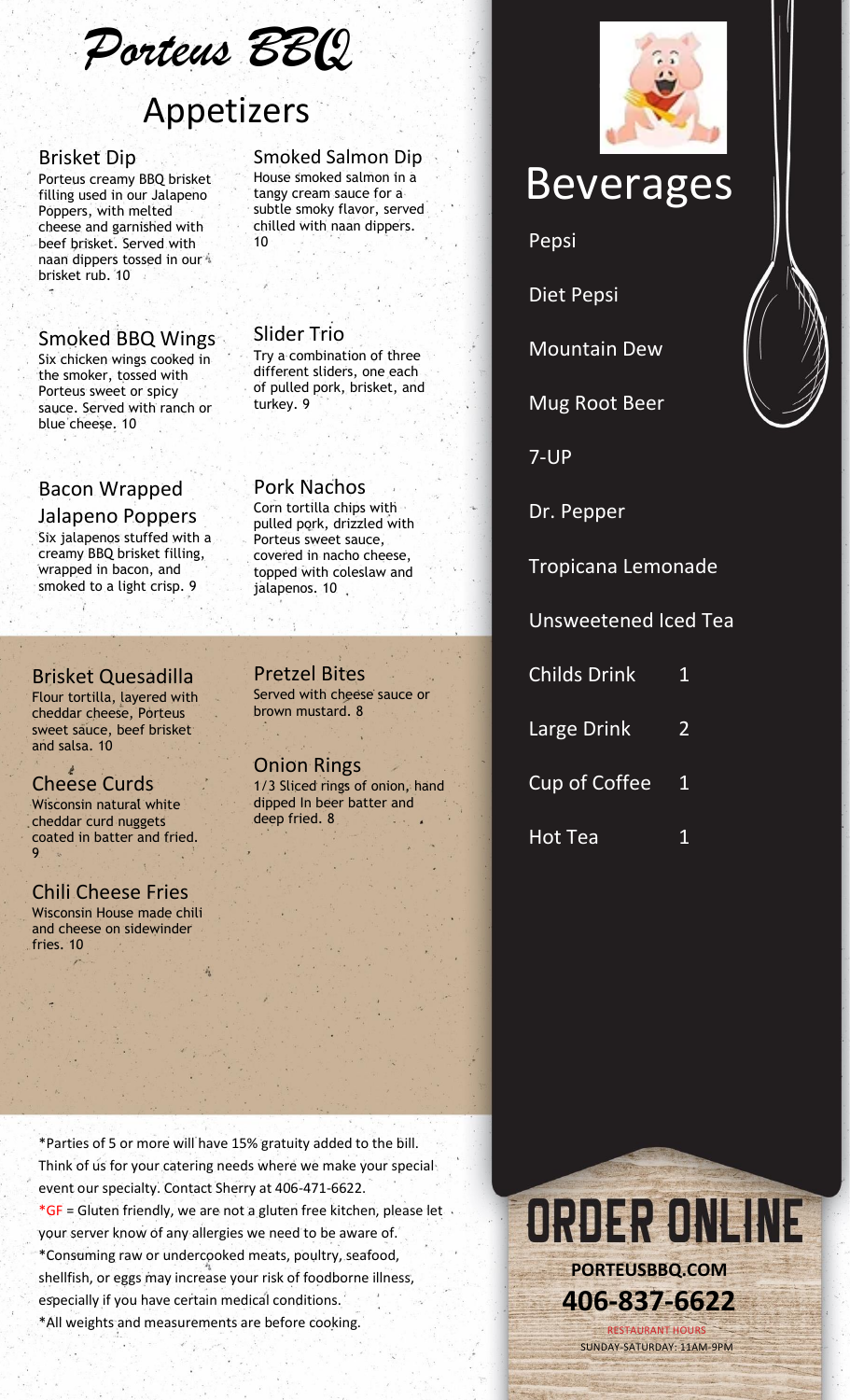*Porteus BB***Q**

# Sandwiches

All entrees come with choice of fries, coleslaw, or beans. (Upgrade to onion rings or potato salad 2.00)

## Pulled Pork

Slow roasted pulled pork topped with Porteus sweet sauce. Prefer coleslaw on your sandwich? Add it for no additional charge.

 $\frac{1}{2}$  12

## Beef Brisket

Smoked with a house rub for 12-14 hours. Caramelized on the grill with Porteus huckleberry sauce.

 $.14$ 

## Turkey

House smoked turkey breast sliced and served with lettuce, onion, and tomato. Served cold, piled on Texas toast.

13

## Reuben

House smoked corned beef, swiss cheese, house sauce and sauerkraut on rye swirl bread.

14

## Rachel

House smoked turkey, swiss cheese, house sauce and coleslaw on rye swirl bread.  $14$ 

## Hula Pork sand.

Porteus whole hog pork, piled high on our house smoked Canadian bacon, topped with, mango salsa, and grilled onions. 14

## Burgers. Montana raised, locally processed.

All entrees come with choice of fries, coleslaw, or beans. (Upgrade to onion rings or potato salad 2.00)

## Porteus OMG

The burger that named itself. Juicy 1/3 lb. burger with melted American cheese, mouthwatering pulled pork, Porteus sweet sauce & topped with coleslaw.

 $14$ 

## OMG Cuban

House smoked Canadian bacon, house made Cuban sauce, 1/3 lb. burger, with swiss cheese, dill pickles, pulled pork drizzled with Porteus spicy sauce. 15

## OMG Tiki Torch

Creamy BBQ brisket spread, jalapenos, bacon, pepper jack cheese, and Cholula aioli all on the 1/3 lb. burger. Topped with an onion ring. 14

## 1/3 Lb. Burger

1/3 lb. Burger with your choice of cheese, lettuce, onion, and tomato. (American, Cheddar, Pepper Jack or Swiss) 13



# Sides

Baked Beans Baked beans with bacon. 8 oz. 4 / 1 lb. 7.50

Coleslaw **Coleslaw with a sweet sauce.** 8 oz. 4 / 1 lb. 7.50

Potato Salad Potato salad with large slices of potatoes. 8 oz. 5 / 1 lb. 8.50

Macaroni & Cheese Here is a great helping of the creamiest mac n cheese ever. 8 oz. 5 / 1 lb. 10

> Sidewinder Fries Spiral cut wedges of potatoes. 6

Onion Rings Slices of onions hand dipped in a beer batter. 8

> Corn Bread Muffins Made from scratch with love. 1.50

## Dinner Sides After 4:00 PM

Baked Potato Served with butter & sour cream 5 Loaded add 2

Twice Baked Potato Loaded with cheese, bacon, green onion and sour cream. 7

> Seasoned Rice Seasoned to perfection for a nice rice. 5

Seasonal Vegetable Seasoned with our chefs' special touch. 5

# Soup

## Smokehouse Chili

House made with our smoked meats, thick and hearty for those "chili" nights! Cup 5 or Bowl 9

ORDER ONLINE **PORTEUSBBQ.COM 406-837-6622** RESTAURANT HOURS

SUNDAY-SATURDAY: 11AM-9PM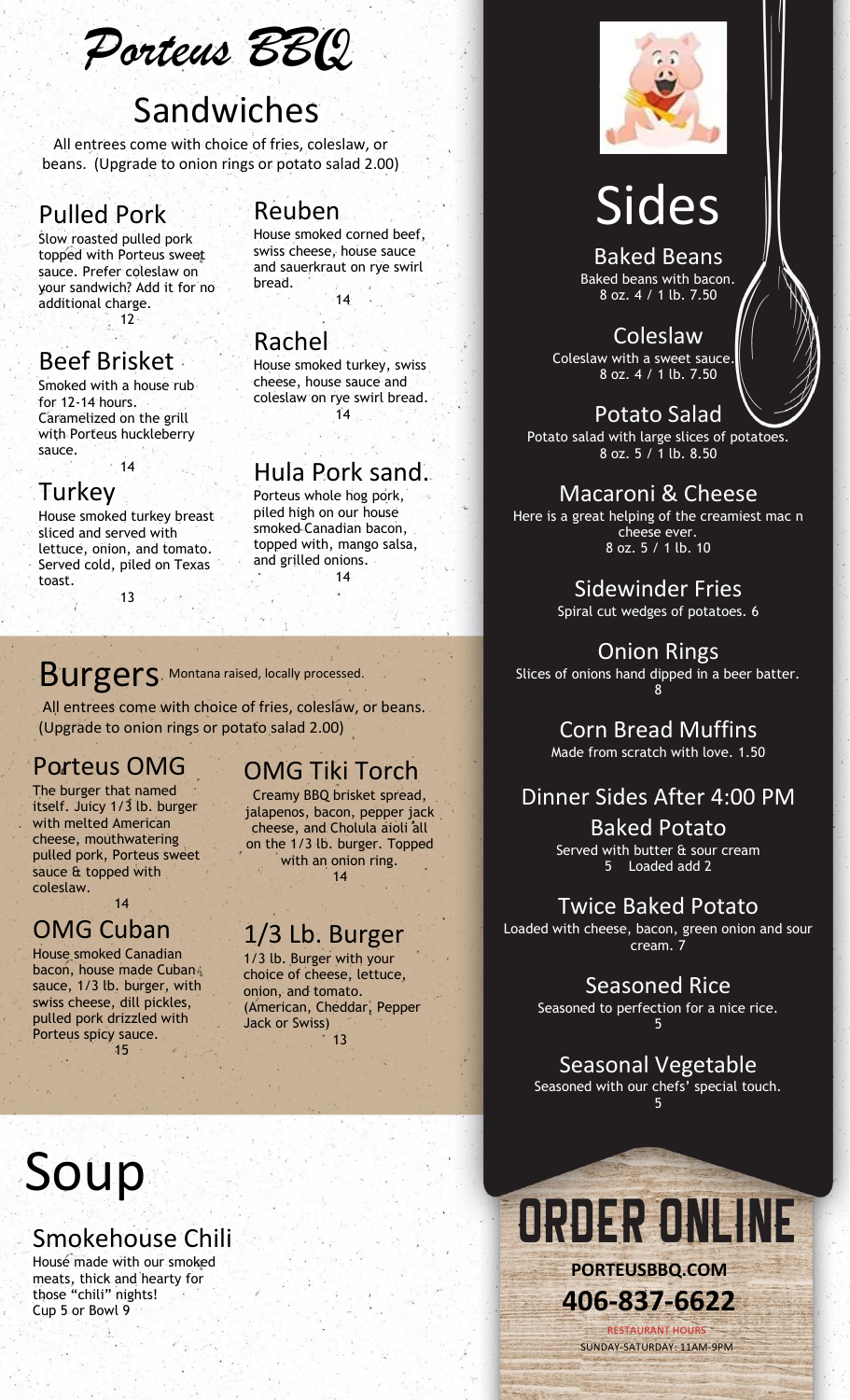*Porteus BB***Q**

# Specialties

#### Brisket per 1/2 lb.

Beef brisket alder smoked with a dry rub for 12-14 hours. Brisket comes fresh from the smoker after 4:00 PM

9

## Pork per 1/2 lb.

Pulled Pork roasted nice and slow to mouthwatering perfection drizzled with Porteus sweet BBQ sauce. 6

## Turkey per 1/2 lb.

Turkey breast marinated in fresh herbs, smoked with alder wood for that subtle smokey flavor. 7

## Sampler Platter

1/3 lb. brisket, 1/3 lb. pulled pork, 1/3 lb. smoked turkey, 3 pork ribs, and choice of 3 bacon wrapped jalapeno poppers or BBQ chicken wings. Garnished with a pickle, coleslaw & 4 mini cornbread muffins.  $29$ 

## Rack of Ribs

Smoked for five hours with a dry rub caramelized with an apple cider mist. Full rack 28 / Half rack 16

## 4 Smoked Ribs

St Louis Style pork ribs smoked for five hours with a dry rub, caramelized with an apple cider mist. Comes with choice of beans, coleslaw, or fries.

14 (1/2 order 10)

## Cowboy Cocktail

Mouthwatering pulled pork drizzled with Porteus sweet sauce, a layer of baked beans and coleslaw on top. Add jalapenos for .50. Small 8 Large 10

# Salads

### Salmon Caesar

Large Caesar salad, romaine, shredded parmesan, croutons, and Caesar dressing topped with a filet of salmon. 14

## Caesar Salad

Caesar salad with romaine, shredded parmesan, and croutons. 1/2 salad 5 / whole 9

## Wedge Salad

Wedge of iceberg lettuce, topped with bacon crumbles, diced tomatoes, chives, blue cheese dressing, with blue cheese crumbles. 11

## Side Salad

Lettuce mix, tomatoes, shredded carrots, croutons, with choice of dressing. 5

# Sausages

## Kielbasa House Made

1/2 lb. house made sausage with caramelized onion. Comes with beans and coleslaw. 12 May sub fries, onion rings or potato salad for 2.

## Buffalo

#### Sausage

1/4 lb. Buffalo sausage with caramelized onion, sweet & spicy brown mustard, and sauerkraut. comes with beans. 13 May sub fries, onion rings or potato salad for 2.



# Sides

Baked Beans Baked beans with bacon. 8 oz. 4 / 1 lb. 7.50

Coleslaw Coleslaw with a sweet sauce 8 oz. 4 / 1 lb. 7.50

Potato Salad Potato salad with large slices of potatoes. 8 oz. 5 / 1 lb. 8.50

#### Macaroni & Cheese Here is a great helping of the creamiest mac n cheese ever.

8 oz. 5 / 1 lb. 10

Sidewinder Fries Spiral cut wedges of potatoes. 6

### Onion Rings

Slices of onions hand dipped in a beer batter. 8

> Corn Bread Muffins Made from scratch with love. 1.50

## Dinner Sides After 4:00 PM

Baked Potato Served with butter & sour cream 5 Loaded add 2

## Twice Baked Potato

Loaded with cheese, bacon, green onion and sour cream. 7

> Seasoned Rice Seasoned with 5



RESTAURANT HOUR SUNDAY-SATURDAY: 11 AM-9PM